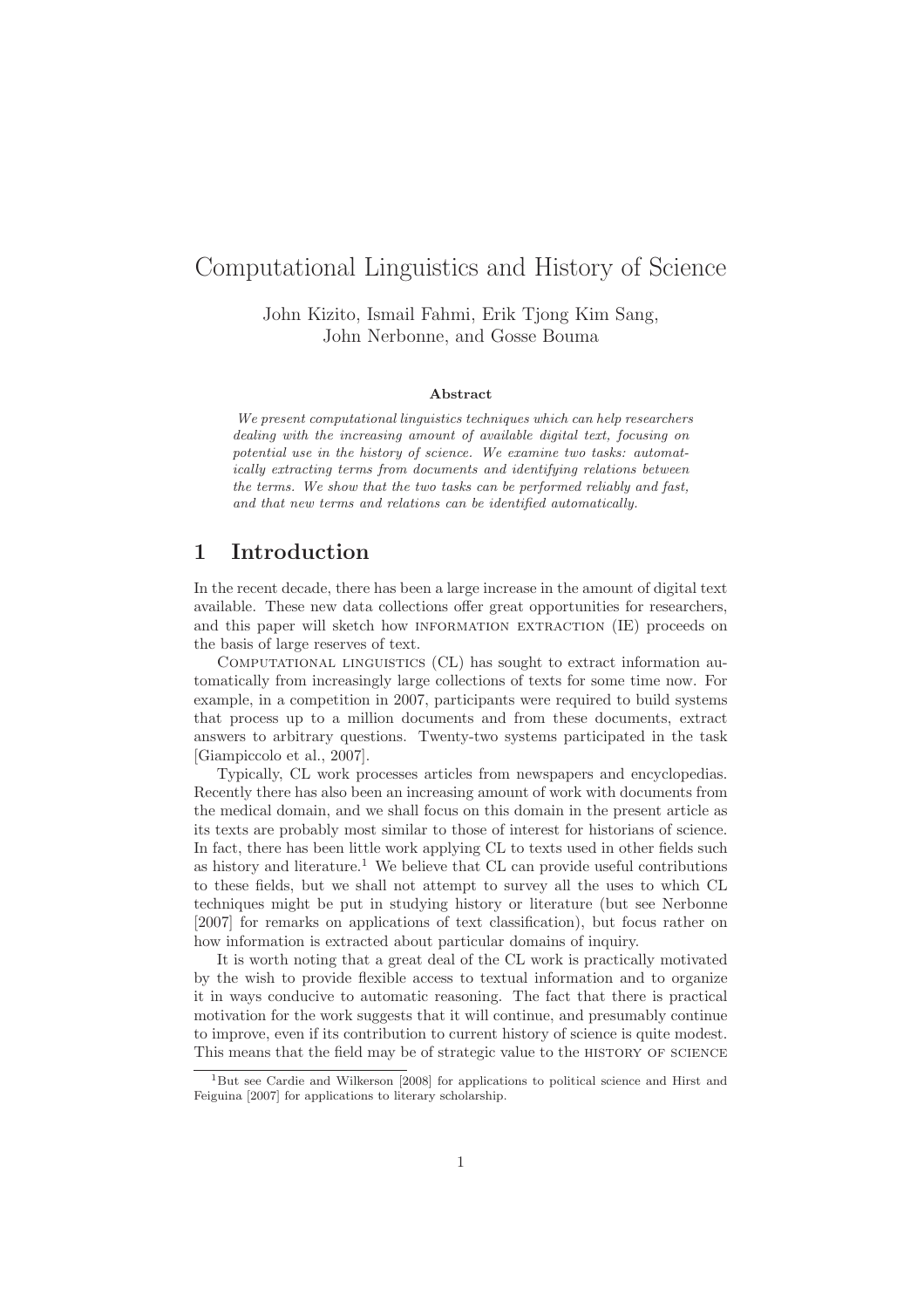in the longer term. A second consequence of the practical motivation is the wish to quantify progress, and we shall return to this below (2).

This paper presents two examples of CL techniques that we believe could be valuable to researchers who wish to track the content in large text collections: automatic terminology extraction and automatic relation extraction. We advocate exploring a closer cooperation between CL and studies in the history of science, following Dibattista [2003], envisaging the potential value of the ability to track technical vocabulary in a scientific field. This might concern the introduction of novel terms or novel associations among existing terms as indications of innovation; it might mean detecting other changes in technical vocabulary, e.g., frequency changes, as indications of changes in scientific ideas, or at least, changes in scientific attention; or, most ambitiously, it could mean deriving a good deal of information about the ontology of a field automatically, where we understand ontology to comprise the classes of objects studied and the relations attributed among those objects. We present techniques aimed at deriving ontological information from medical texts in the remainder of this article. We hope in this way to stimulate interest in CL techniques as they may be used in studying the history of science.

After this introduction, we deal with terminology extraction in section 2. We will explain what techniques can be used for this task and look at term variation and term labeling in more detail. In section 3, we will look at relation extraction. We will show how text patterns for relation extraction can be learned from a few examples and how they can be evaluated. We will conclude in section 4.

## 2 Term Detection

This section describes experiments in which terms were extracted automatically from texts. We start by giving the definition of a term. Then we present the data and the preprocessing methods used in the experiment. Next we discuss the extraction techniques used in the experiments as well as their performance. The last sections present two challenges for the extraction process: dealing with term variants and assigning labels to terms.

#### 2.1 What is a term?

In this section, we introduce some theoretical foundations of terminology to get insight into how to recognize terms in text. There are several formulations of the meaning of TERMINOLOGY given in dictionaries and encyclopedias. However, in general, they refer to terminology as a study or a system of terms used in a special jargon, discipline, subject, or context [Fahmi, 2008]. Formally, a term is defined as "a designation consisting of one or more words representing a general concept in a special language" (ISO-704, 2000). [[JN: needs to be in lit. references]]

Terms are different from words. The most frequent method of term formation is through combinations of existing lexical elements in particular ways [Sager, 1997]. However, Sager indicates that the formation of complex terms consisting of two or more lexical elements is not always straightforward, since there is no simple linguistic criterion for distinguishing between complex terms (e.g., high-density disk) and free-formed phrases (e.g., high pressure).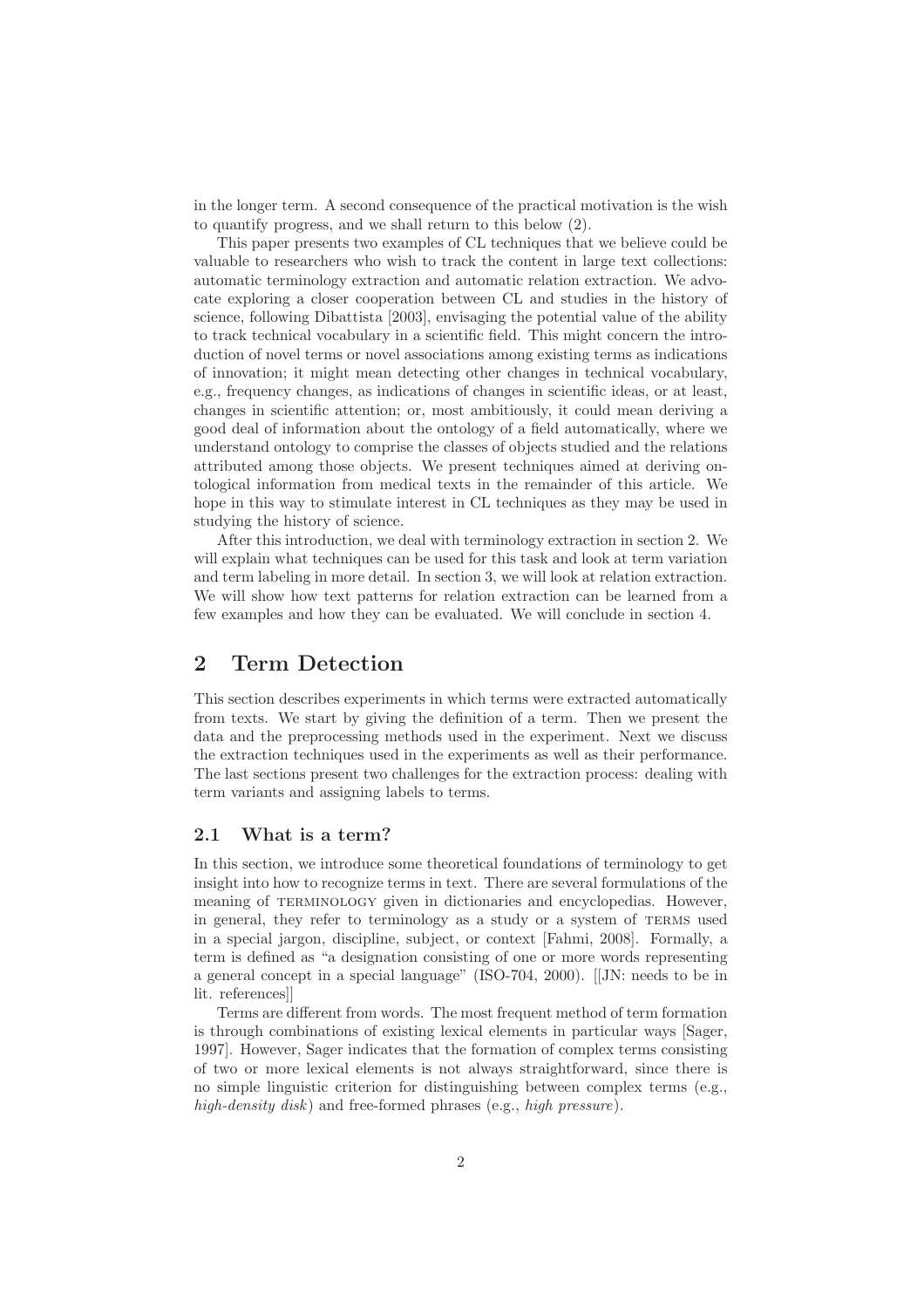Automatic term extraction uses computer programs to identify strings from text that are potential terms [Fahmi, 2008]. This can be done completely automatically or semi-automatically and is referred to as automatic term extraction, semi-automatic term extraction, automatic term recognition, or term extraction. In the rest of this paper, we call this process TERM EXTRACTION.

Automatic extraction of information from text is very important to many applications, such as to information retrieval, question answering, and bootstrapping or extending ontologies for the semantic web. Naturally, it would be gratifying to see that research in pure science, such as the history of science, political science, or literary studies, could benefit from techniques developed for applied purposes.

Our own focuses on term extraction used to identify arguments of medical relations. We present the workings of information extraction in automatic term and relation extraction in order to suggest how these techniques can be valuable to researchers, say in humanities, who deal with large sets of data. Many different methods have been proposed for term extraction, such as linguistic techniques [Ananiadou, 1994; Bourigault, 1992], statistical techniques [Dagan and Church, 1994; Justeson and Katz, 1995], or a combination of both [Frantzi et al., 1998; Maynard, 2000]. In the extraction of multiword terms, most of the statistical methods (e.g., log-likelihood, mutual information, and C-value) use only the frequency of occurrence of the candidate terms in text as basis for calculations aimes at identifying terms. Besides the frequency occurrence information from text, we can also use external knowledge, such as an initial set of terms, to improve the accuracy of term extraction [Jacquemin et al., 1997].

The first step in term extraction is to extract candidate terms from text. If the text has been processed by a parser, we can use the added linguistic information, e.g., the phrase within which a candidate term is used, to extract the candidate terms; otherwise we should use sequences of words (n-grams) for finding interesting information. Among various linguistic information that has been exploited by previous researchers, part-of-speech (word class) information is the most widely used. All approaches rank candidate terms according some statistical scores and thus bring the most likely-term candidates to the top of the list.

### 2.2 Measuring Success



Figure 1: Precision  $= |\text{True-Clains}|/|\text{Clains}|$ , Recall  $= |\text{True-Clains}|/|\text{Truth}|$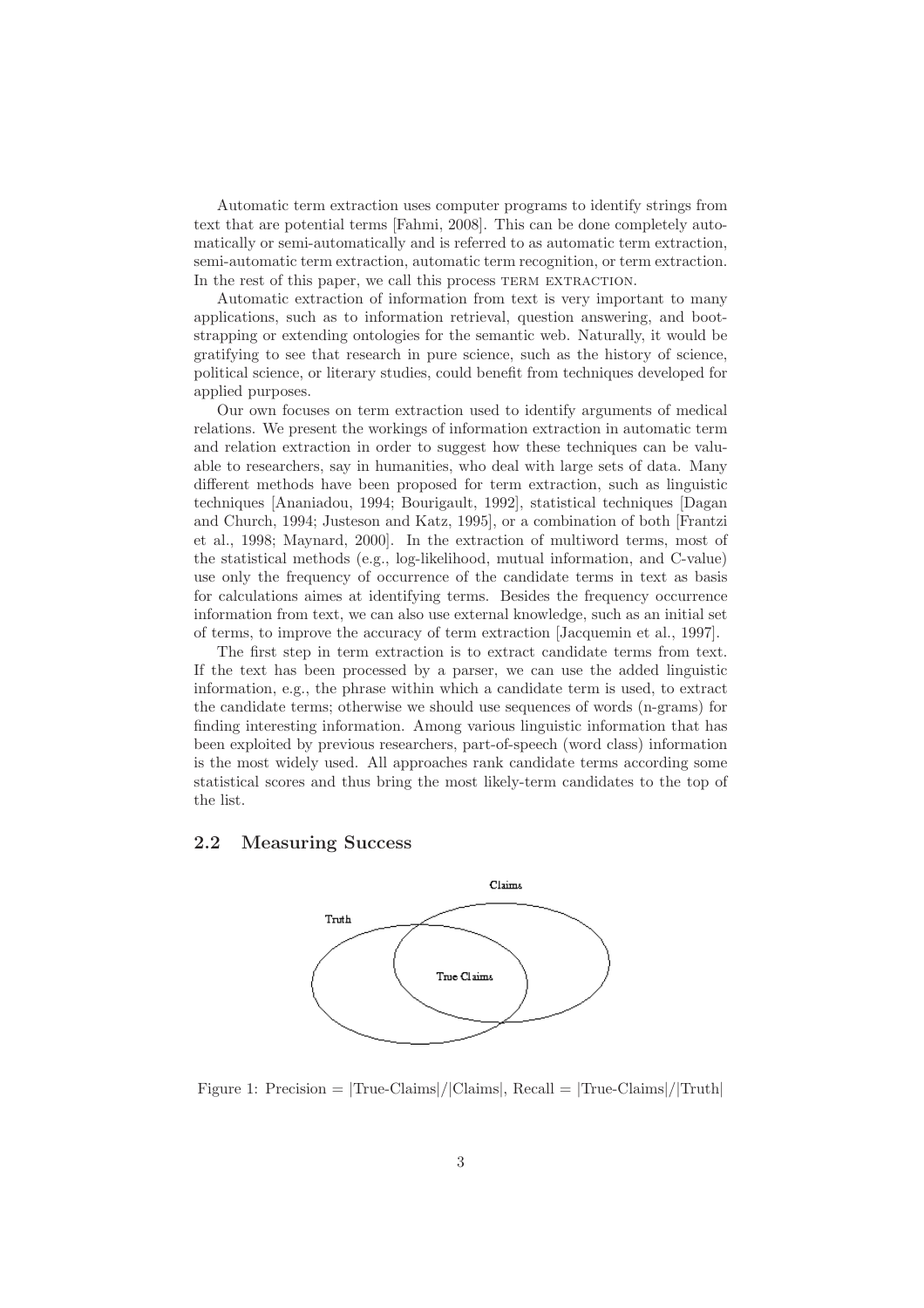As we noted in the introduction, a great deal of the CL work on IE is practically motivated. This, together with the complexity of the task, has led to the adoption of concrete measures of success. In the case of IE (and information retrieval) we test on the basis of document collections where the correct results of processing have been identified by experts in the domain under investigation. If we are trying to identify terms in a particular domain, then these will have been marked in the test collection. The list of expertly annotated terms constitutes the "truth", the putative terms we claim to detect are claims, and our success can be measured on the basis of the proportion between the intersection of these two, i.e. the " true claims" on the one hand and the claims but also the entire true set on the other. Recall measures how much of the truth is detected, and precision how much of what is detected is true. See Fig. 1 for a sketch.

Note that precision and recall are normally inversely related to each other, meaning that by accepting lower recall you can achieve higher precision and vice versa. If, for example, one returns all possible candidates recall will be 100% (and precision infinitesimal). If, on the other hand, very few candidates are proposed, precision is likely to benefit, while recall will suffer.

There are variants of this scheme used in cases where it is infeasible to have test collections annotated completely, e.g. UNINTERPOLATED AVERAGE precision, which computes the precision of a each initial subset of a ranked list of terms and outputs the average of all the precision scores [Manning and Schütze, 1999, 535ff. In this case we need to specify the size of the ranked list, speaking for example of the first 500 elements and its uninterpolated average precision.

#### 2.3 System Architecture Diagram

Now we briefly describe the system architecture used in our work reported in the following sections of this paper, as shown in Figure 2. The architecture consists of four main processes, namely Automatic Term Recognition (ATR), Term Labeling, Variation Detection, and Relation Extraction, and two more applications which will not be discussed in this paper, i.e., Ontology Building and Question Answering. We start the whole workflow with parsing the corpus using the Alpino parser, and storing parsed sentences as XML.

In the ATR experiments, we extract medical terms from the parsed sentences using both linguistic and statistical approaches. The output of this process is a set of candidate terms ranked by their "termhood", a score assigned by the process based on textual properties. We apply a threshold to select elements with high termhood scores. We then label these terms with medical semantic labels in the Term Labeling module. For this purpose, we label candidates with semantic information from the Semantic Type found in the Unified Medical Language System (UMLS), a collection of lists with definitions of medical terms. Since UMLS contains few Dutch terms, we translate new Dutch terms found in the corpus into English in order to get semantic types from their matching terms in the UMLS. Among these terms, there are term pairs which are each other's synonyms. We detect these synonyms as well as terms' abbreviation in the Variation Detection process (Fig. 2). To evaluate whether a term pair is a synonym or abbreviation, we use the frequency of its occurrence in Web texts.

Terms and their semantic labels, together with candidate-relation triples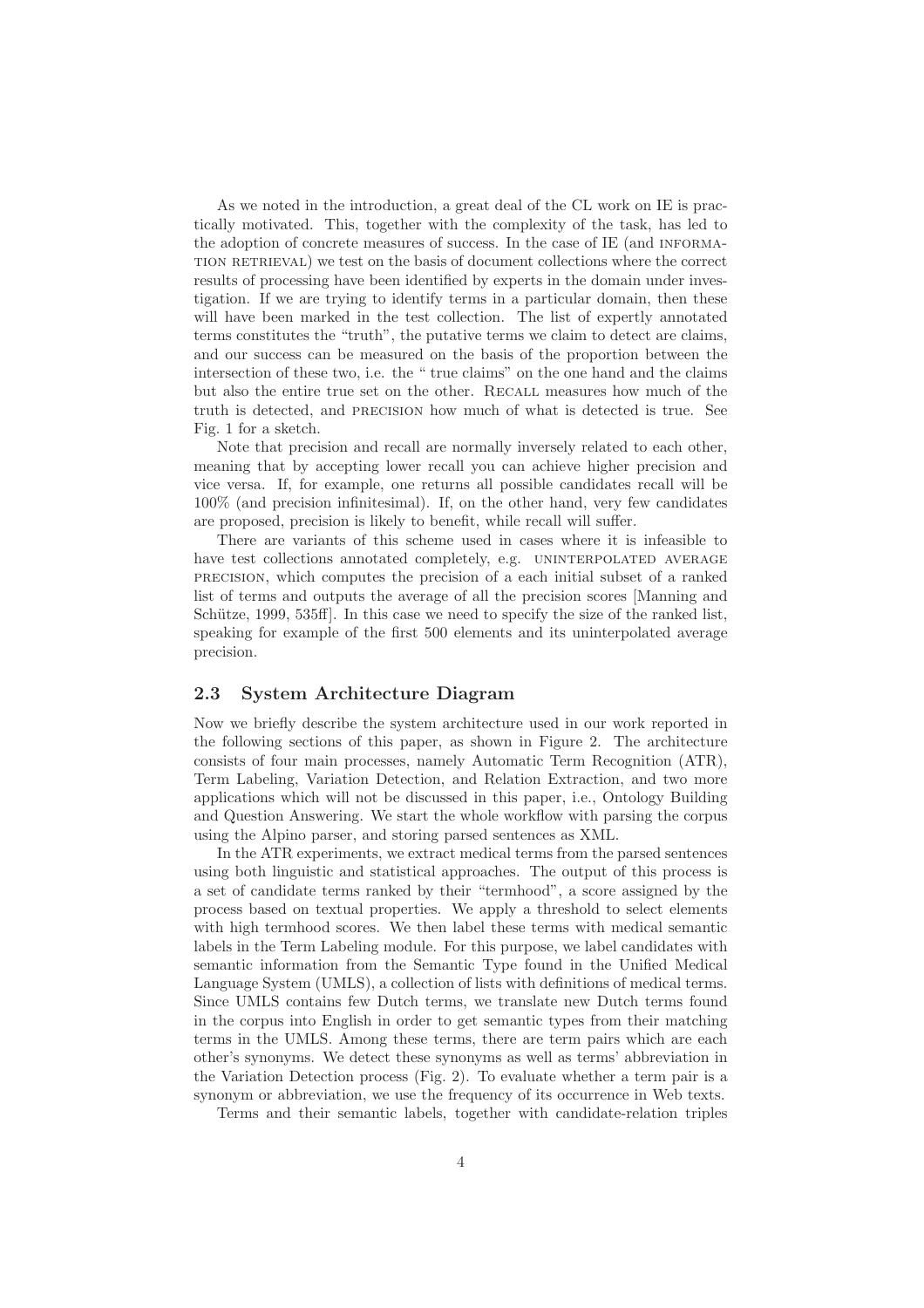

Figure 2: System architecture diagram of the experiments in this paper.

extracted from the parsed sentences, become inputs for the Relation Extraction process. To generate relation patterns, we use a subset of the corpus whose sentences have been annotated manually with relation types. Based on these patterns, we extract the candidate-relation triples from the rest of the corpus. For example, we extract relation triples that can be used to generate information tables for a Question Answering application, or extract concept and relation instances for the Ontology Building process.

#### 2.4 Data and Preprocessing

In this section we describe the foundation of our term extraction work: the text collection and the terminological resources as well as the automatic linguistic analysis used for preprocessing the data. Our text collection has been built from two Dutch medical texts, namely:

- 1. Elsevier's medical encyclopedia: a medical encyclopedia intended for general audience and containing 379K words.<sup>2</sup>
- 2. Dutch edition of the Merck Manual: a general-purpose medical handbook intended for professionals and containing 780K words.<sup>3</sup>

The corpora are medical reference books and provide definitions for each term, and for terms describing diseases also their symptoms, causes, diagnosis, and treatment. Consider, for example, an article in the Dutch edition of the Merck Manual as shown in Figure 3. This article provides medical information for the disease acute necrotizing gingivitis. Some substrings in the article are

 $2$ The encyclopedia was made available to us by Spectrum b.v., and can also be found online at www.kiesbeter.nl/medischeinformatie/

<sup>3</sup>www.merckmanual.nl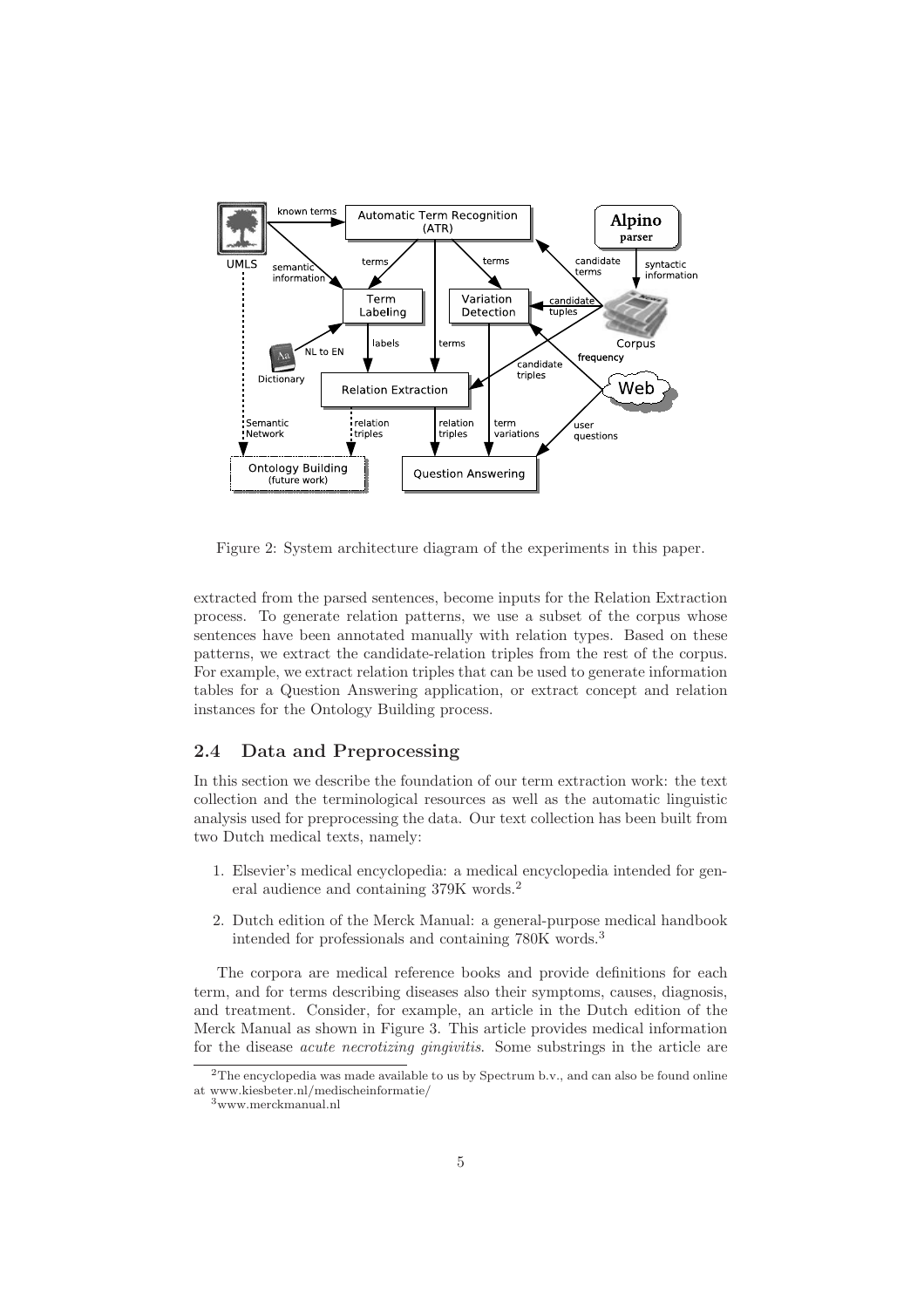#### ACUTE NECROTIZING GINGIVITIS

Acute necrotizing gingivitis (Plaut-Vincent agina, acute necrotizing ulcerative gingivitis) is a painful, non-contagious infection of the gums which causes pain, fever and fatigue. This disorder is also called trench mouth, a term from World War I when many soldiers contracted the disease in the trenches. [...]

#### **SYMPTOMS**

Often acute necrotizing gingivitis start suddenly with painful gums, an uneasy feeling and fatigue. Furthermore, there is bad breath. The gums are affected and are covered with a gray layer of dead tissue. The gums start bleeding and eating and swallowing become painful. Often the lymph glands start to swell while the patient experience a light fever

#### **TREATMENT**

The treatment starts with a careful but thorough *cleaning* of the teeth whilst the *dentist* removes all *dead tissue* and *dental plaque*. This may require a *local anesthetic*. In the first day after treatment, the patient may have to rinse the mouth with hydrogen peroxide-based rinses (3% hydrogen peroxide mixed with an equal amount of water) instead of brushing the teeth. [...]

Figure 3: An article about *acute necrotizing gingivitis* disease in the Dutch edition of the Merck Manual. The length of the first and third paragraphs have been reduced.

printed in italic to indicate that they are also terms, for example, Plaut-Vincent angina. Our term extraction task is aimed at extracting these kinds of terms automatically.

For the medical domain, two sources of terminological or external knowledge are available, i.e. UMLS (noted above), and a collection of small terminologies collected from the Internet. For our term extraction task in this section, we use both of the resources. This is a point where applied research is pleased to exploit additional resources in order to optimize performance. But naturally, one may not always expect to find such resources, especially in connection with historical research. There it will be essential to extract terms exclusively from texts.

### 2.5 Using filters for extracting terms

The first step in the term extraction process is to find candidate terms in text by looking for context patterns containing specific words or syntactic constructions. These context patterns are called filters. In this section, we compare two linguistic filters, namely a PART-OF-SPEECH (PoS) tag (or WORD CLASS) filter and a syntactic filter.

The PoS tag filter: A PoS tag filter is a rule which selects a prespecified sequence of word classes. A basic example of such a rule is *Determiner Adjective* Noun. The use of PoS tag filters has been widely reported by previous studies [Bourigault, 1992; Daille et al., 1994; Justeson and Katz, 1995]. Some of these filters are very specific such as the one in Dagan and Church [1994] that allows only  $N<sub>+</sub>$  sequences. The precision of this kind of filters is high, but since the filters do not allow some prepositions that are frequently found in terms , such as of, their recall would tend to be low. However, other filters such as the ones used in Justeson and Katz [1995] allow more PoS tags and more possibilities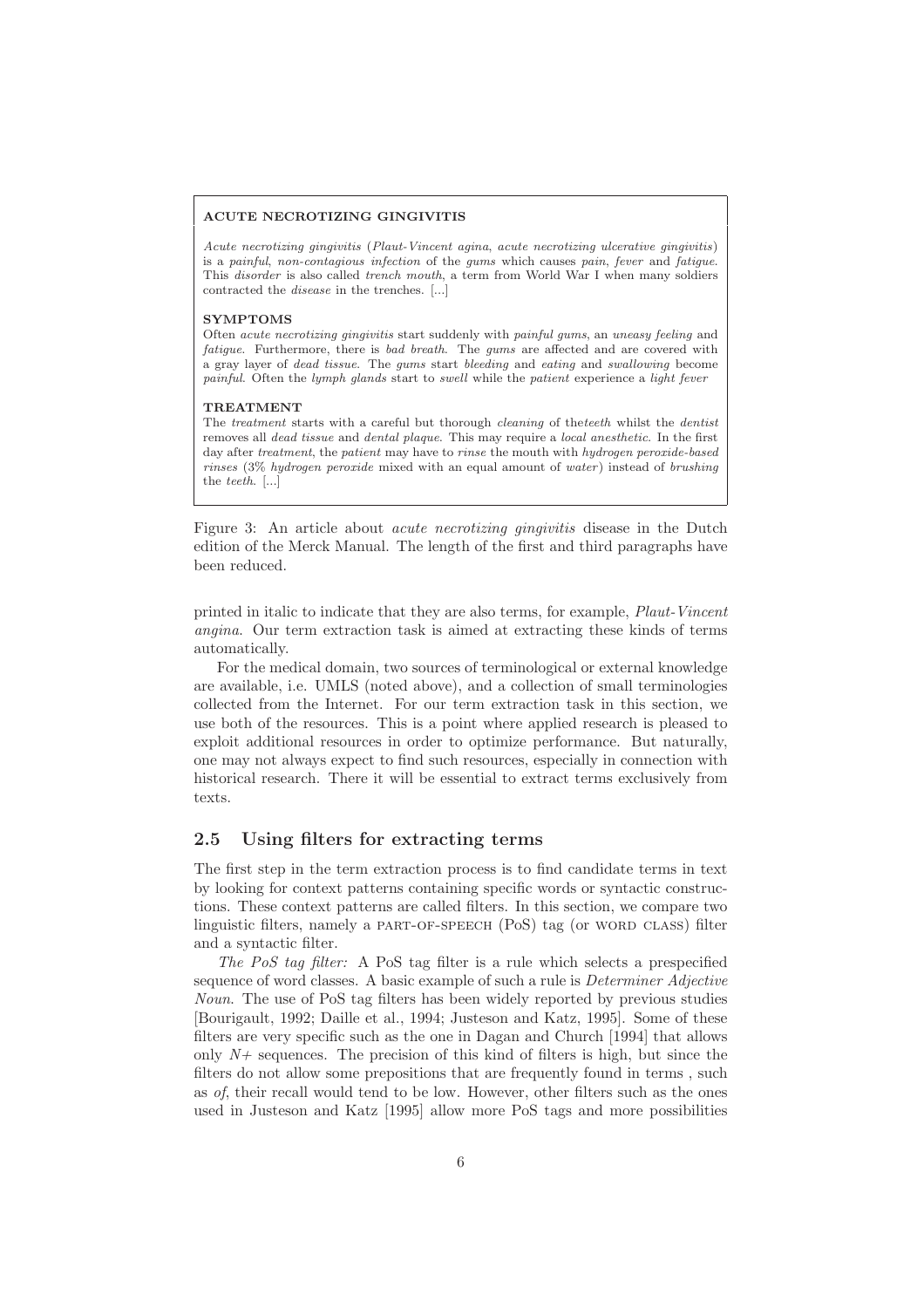of sequences. In our experiment, we use the filter by Justeson and Katz [1995] because we want to get a high recall, and let the next step (the statistical method) improve the precision.

We slightly modify the Justeson and Katz filter for Dutch by adding an optional determiner to the original filter, because our terminology resources, such as the ICD-9 DE ([[not introduced – reference ?????]]), include terms with determiners (e.g., degeneration of the choroids and stenosis of the larynx, both of which satisfy the PoS tag sequence filter Noun Preposition Determiner Noun). We evaluate whether this addition will lead to better results or instead just introduce more noise.

The syntactic filter: all our texts have been analyzed by a syntactic parser which has identified syntactic structures such as noun phrases and verb phrases, as well as the relations between these phrases. Since we have this syntactic information at our disposal, we have also looked at the possibility of building syntactic filters. We have extracted word sequences marked as noun phrases from the corpus and selected these as candidate terms. For example, applied to the first sentence in the Figure 3, this filter produces the following candidate terms:

- Acute necrotizing gingivitis Plaut-Vincent angina acute necrotizing ulcerative gingivitis
- Acute necrotizing gingivitis
- Plaut-Vincent angina acute necrotizing ulcerative gingivitis
- acute necrotizing ulcerative gingivitis
- painful non-contagious infection of the gums
- $\bullet$  gums
- pain fever
- pain
- fever
- fatigue

The syntactic filter is more liberal than the PoS tag filter. It extracts candidate terms of any PoS tag sequence as long as the sequences are of category noun phrase. As shown in this example, the filter extracts a very long noun phrase (the first candidate, 10 words), which would not have been selected by the PoS tag filter. The reason for this is that the automatic syntactic analysis ignores punctuation signs such as commas and brackets while these are kept by the PoS filter. The syntactic filter is able to extract nested candidate terms, such as Acute necrotizing gingivitis and gums, which appear in longer noun phrases. Despite the removal of punctuation signs by the preprocessing step, the filter is able to identify the embedded noun phrase *acute necrotizing ulcerative gingivitis* and suggest it as a candidate term.

We tested both filters and found that the PoS tag filter performed better than the syntactic filter. The syntactic filter proposed more candidates (50,287– 45,449) but the PoS tag filter achieved higher precision (37%–20%) and recall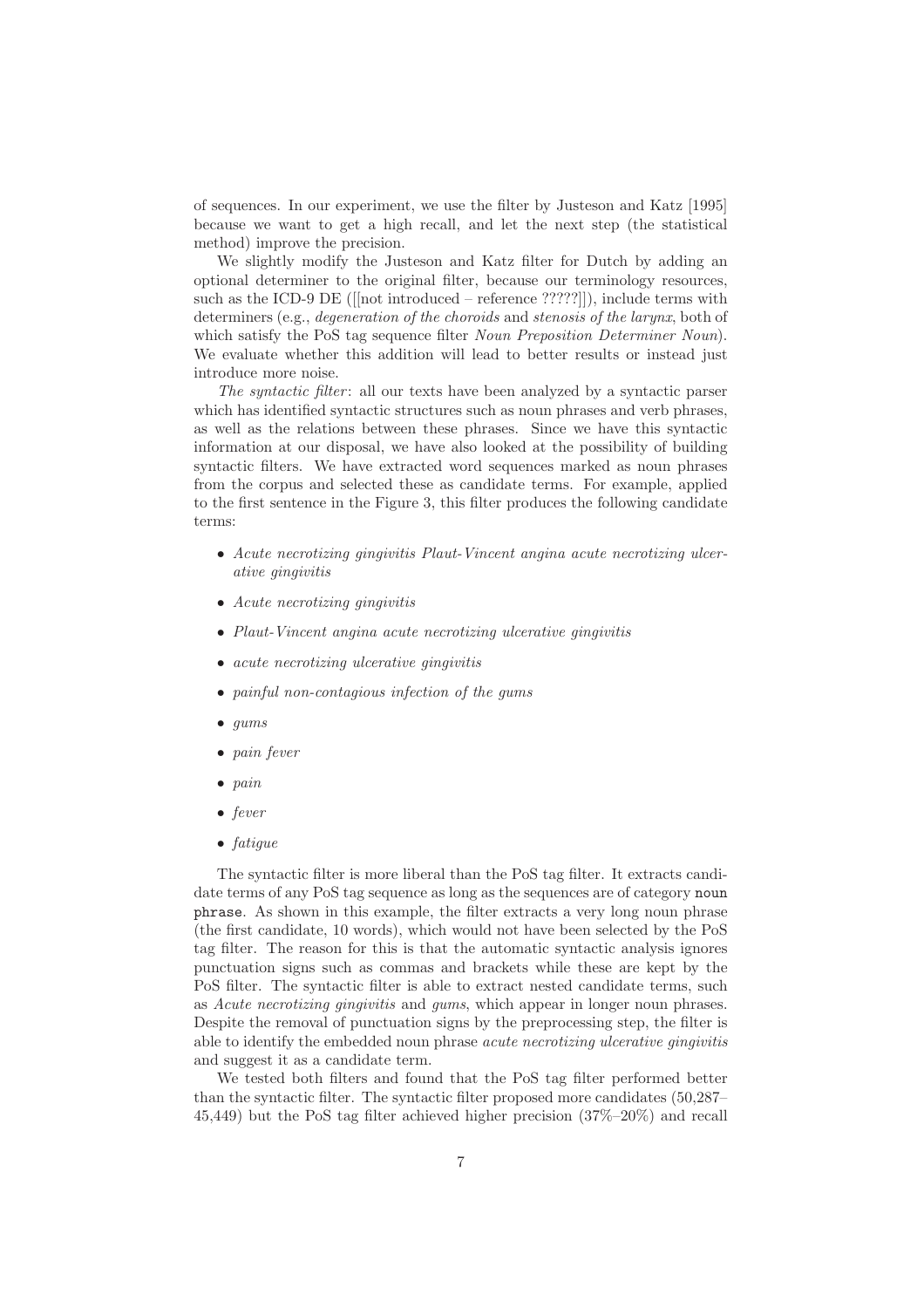rates (62%–38%). Some examples of the proposed terms: illness (suggested by both filters), kidney disorder (only proposed by the Syntactic filter) and obstruction of movement (only found by the PoS tag filter).

### 2.6 Ranking candidate terms

In order to improve the precision of the term extraction process, we perform a second step after filtering candidate terms from text. Working on candidate terms consisting of two words, we rank candidates based on the frequencies of the individual words and the strength of the statistical association between them. We evaluate eight different methods for assessing association strength using uninterpolated average precision for the first 500 terms (see Section 2.2) as evaluation.

We calculated the association strenghts using the output of the PoS filter. The baseline method for candidate term ranking is simple frequency which assigns a higher rank to frequent word pairs. This approach achieved an uninterpolated average precision score of 67%. Of the seven other methods that we evaluated, the two best were chi-square  $(\chi^2)$  and Dice's coefficient [Manning and Schütze, 1999, p.299]. Both achieved a precision score of 88% ?.

This approach works fine for terms consisting of two words. If candidate terms contain more than two words, for example *body mass index*, we may divide them into so-called pseudo bigrams. These are pairs of phrases which may contain one word or more than words. For example, body mass index can be divided in two pseudo-bigrams:  $body - mass\ index$  and  $body\ mass - index$ . The statistical methods can be applied to both pairs and for each method we choose the pair with the highest combined score.

The single-word candidate terms are a special challenge. The statistical methods based on association strength are obviously inapplicable. A popular alternative is to measure how specific the term is to a selection of texts. The intuition is that domain-specific terms will occur more frequently in domainspecific texts than in general texts. However, we refrained from using additional general texts.

The method which we developed for ranking candidate terms that consist of only one word is based on the distribution of words in the ranked list of candidate multiword terms. We chose a rank threshold (in the range 2000–6000) and labeled all terms above this threshold relevant while the rest were labeled general. Next, we designed a termhood score for single words which prefers words which frequently occur in relevant terms over words which frequently occur in general terms.

The candidate single-word terms were ranked according to the termhood scores and the ranked list was compared with a term list extracted from an annotated corpus. We compared five different rank threshold values and found that the algorithm performed best with a threshold value of 4000. We measured a precision of 56% at rank 9000, slightly better than the 54% achieved using the baseline method,  $[[JN - I'm not sure what the following phrase means concretely$ ???]] a ranking approached [[??]] which only used term frequencies. Similar procedures will be needed if one is dealing with historical texts.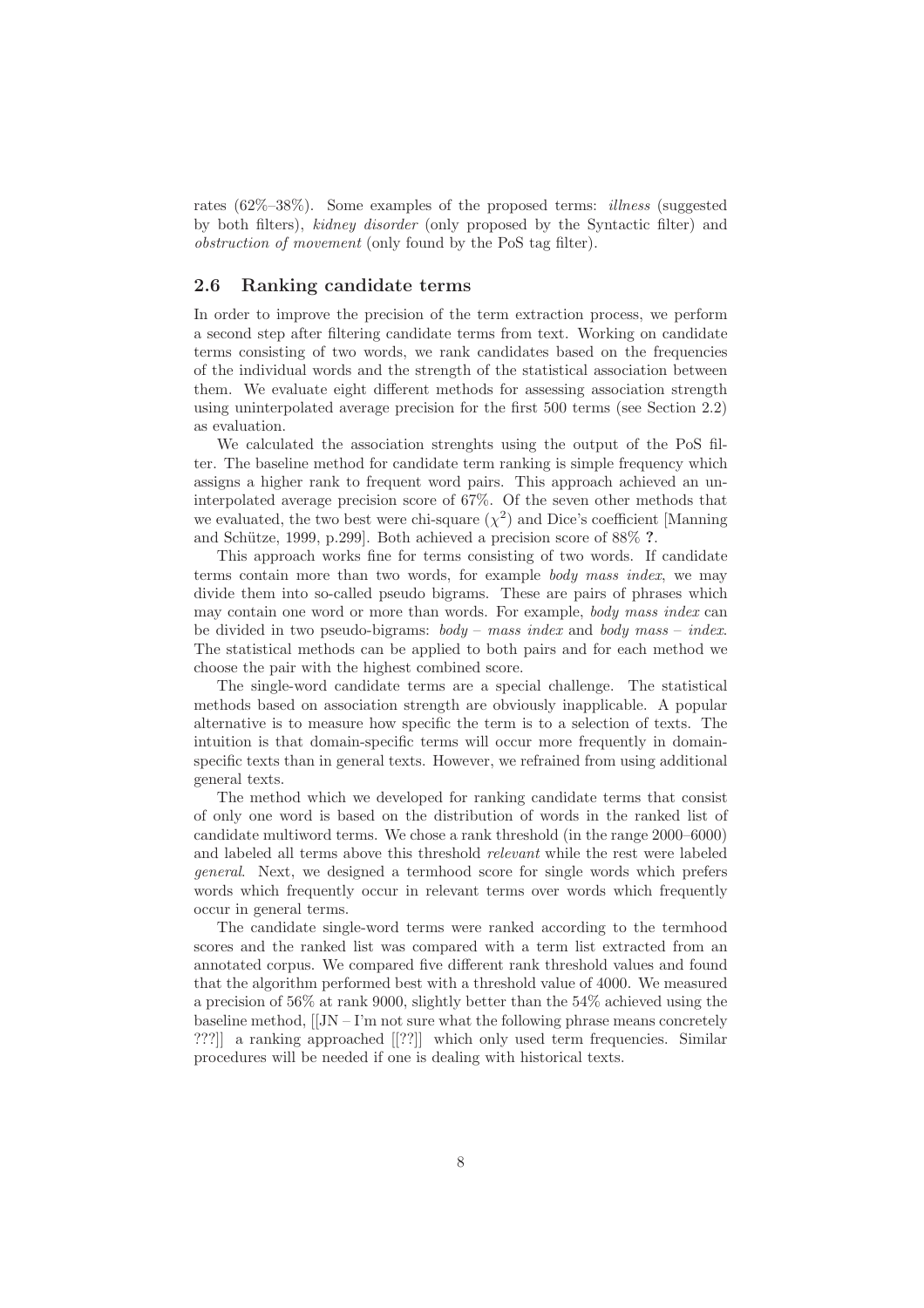#### 2.7 Term variation

Two different terms may refer to the same concept. This is called term variation. For example, carcinoma and cancer are variants and can be used interchangeably. Depending on the domain, terminological variants are estimated to account for 15-35% of the joint occurrence of the two (or more) terms involved [Daille, 2003]. It is a well-known phenomenon that needs special treatment. We wish to keep track of variants for several reasons, such as for indexing and retrieval [Jacquemin, 2001], conceptual structuring [Daille, 2003], and enhancing term extraction [Nenadić et al., 2004]. Besides occurrence in text, term variations also occur in controlled terminological resources, such as UMLS.

In our task, the purpose of the variation recognition is mainly to detect synonyms as they frequently occur in our extracted relations. These synonyms are linked by coordinations that need to be recognised correctly. Consider, for example, the following sentence that contains a medical relation in our corpus:

Leprosy is a contagious disease caused by the leprosy bacillus "Mycobacterium leprae" or "Hansen bacillus" named after the Norwegian physician Armauer Hansen who discovered it in 1873.

The sentence contains variants of the term leprosy bacillus, namely Mycobacterium leprae and Hansen bacillus. Since we work on medical text, there is another frequent variation types, namely acronyms and abbreviation variation. Consider, for example, the following sentence from our corpus, which illustrates how acronyms also lead to term variation:

Tuberculosis, abbreviated with TBC, or even TB, is formerly a very dreaded disease caused by the bacterium "Mycobacterium tuberculosis".

Fahmi [2008] discusses several types of term variations in different degrees of detail. In this section, we investigate one further type of variation which commonly occurs in medical questions: synonymy. We describe our method for detecting synonymous words and evaluate the performance of the methods using a medical corpus.

Our method for finding synonyms is adapted from the DIPRE method [Brin, 1999]. We use text patterns to find pairs of synonyms. We incorporate syntactic information into patterns, as in Hearst [1992] and Pustejovsky et al. [2001]. The syntactic information is mainly for detecting terms that occurr in the corpus.

The synonym extraction method consists of three consecutive processes within an iteration. The extraction starts with the injection of a small set of synonym pairs as seeds which could be selected manually from the corpus. Each pair is a tuple like <term1, term2> where term1 and term2 are the seed synonyms. Having a seed list, we apply the following steps, first to learn variation patterns, and next to extract synonym pairs from the corpus:

- Step 1 The process searches for the occurrence of the seed tuples in the corpus and keeps the contexts surrounding the tuples. For example, from the phrase tubercolosis (or  $TB$ ), the pattern  $X$  (or  $Y$ ) will be extracted.
- Step 2 Next, the generated patterns are sought throughout the corpus to extract a new set of candidate synonym tuples that match the patterns.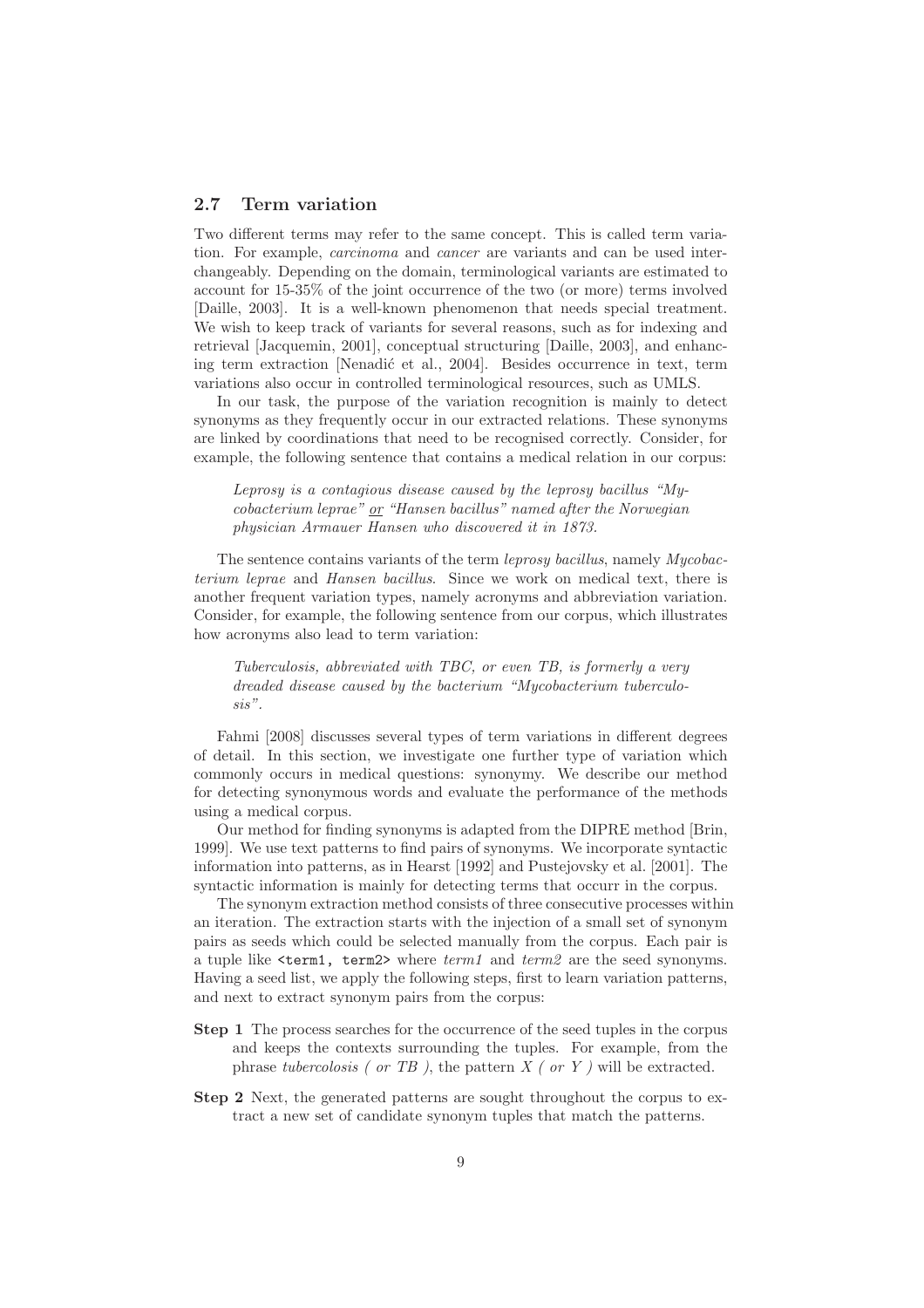- Step 3 Then semantic compatibilities are computed for the candidate synonyms based on their occurrence in the Web pages (see Fahmi [2008] for more details). The synonym pairs are ranked based on their compatibility scores and pairs with scores below a certain threshold are discarded.
- Step 4 Finally, the extracted synonym pairs are used as a new seed list. The four processing steps are repeated until the number of the extracted synonym pairs satisfies an expected level of coverage or until no new pairs are found.

As in Hearst [1992] and Brin [1999], the size of the initial seed list can be very small, as few as 3 pairs can be sufficient. However, if the corpus is small, as ours indeed is, the frequency of the seeds in the corpus can be very low as well. They will generate a small number of synonym patterns, which subsequently yield a small set of new synonym tuples. A possible solution to this problem is to increase the size of the initial seed list.

The extraction approach has been applied to a medical corpus, a collection of Dutch medical texts containing 57,004 sentences. We started with a seed list of three synonym pairs. We compared two selection criteria: one based on unrestricted cooccurrence  $(P_{NEAR})$  and one based on cooccurrence in prespecified text patterns  $(P_{or})$ .  $P_{NEAR}$  found more pairs (699–233) and achieved higher recall scores (85%–70%) but  $P_{or}$  obtained a higher precision score (98%–61%). Interestingly enough, the two methods made different errors, for example lens– *cataract* for  $P_{or}$  and *back–epidural* for  $P_{NEAR}$ . Fahmi [2008] contains details.

### 2.8 Term labeling

In the previous sections we have discussed approaches to term and variant recognition. The output of these processes are terms ranked by termhood scores. At this point, we do not know whether a term such as *tuberculosis* is a name of a disease, treatment, or virus. These labels are assigned by the next processing step, TERM LABELING or CLASSIFICATION.

In general, the task of term classification is to disambiguate terms. Term classification may help to map a term to its position in an ontology or thesaurus, or to understand the roles of a term in a relation (e.g., as actors, sources, objects) [Hatzivassiloglou et al., 2001]. This section describes approaches to term classification and discuss their relevance to our tasks.

Typically, term classification tasks rely on machine learning techniques. Frequently, these techniques are based on statistical models, such as Hidden Markov Models (HMMs) and naive Bayes. Additionally, they may use other techniques, such as decision trees, rule induction, support vector machines (SVMs), and genetic algorithms [Manning and Schütze, 1999].

Nobata et al. [1999] compared two classification methods based on statistical models and decision trees in a task of classifying terms from MEDLINE abstracts. Using the first method, they classified terms by computing the similarity of the terms to the distribution of words in a preclassified word list from databases. Since a word list is rarely complete, it can be extended with the output of a word clustering process. In the second method, they used several feature sets including PoS tags, morphological information, and a list of words specific to the domain. They found that the statistical method is comparatively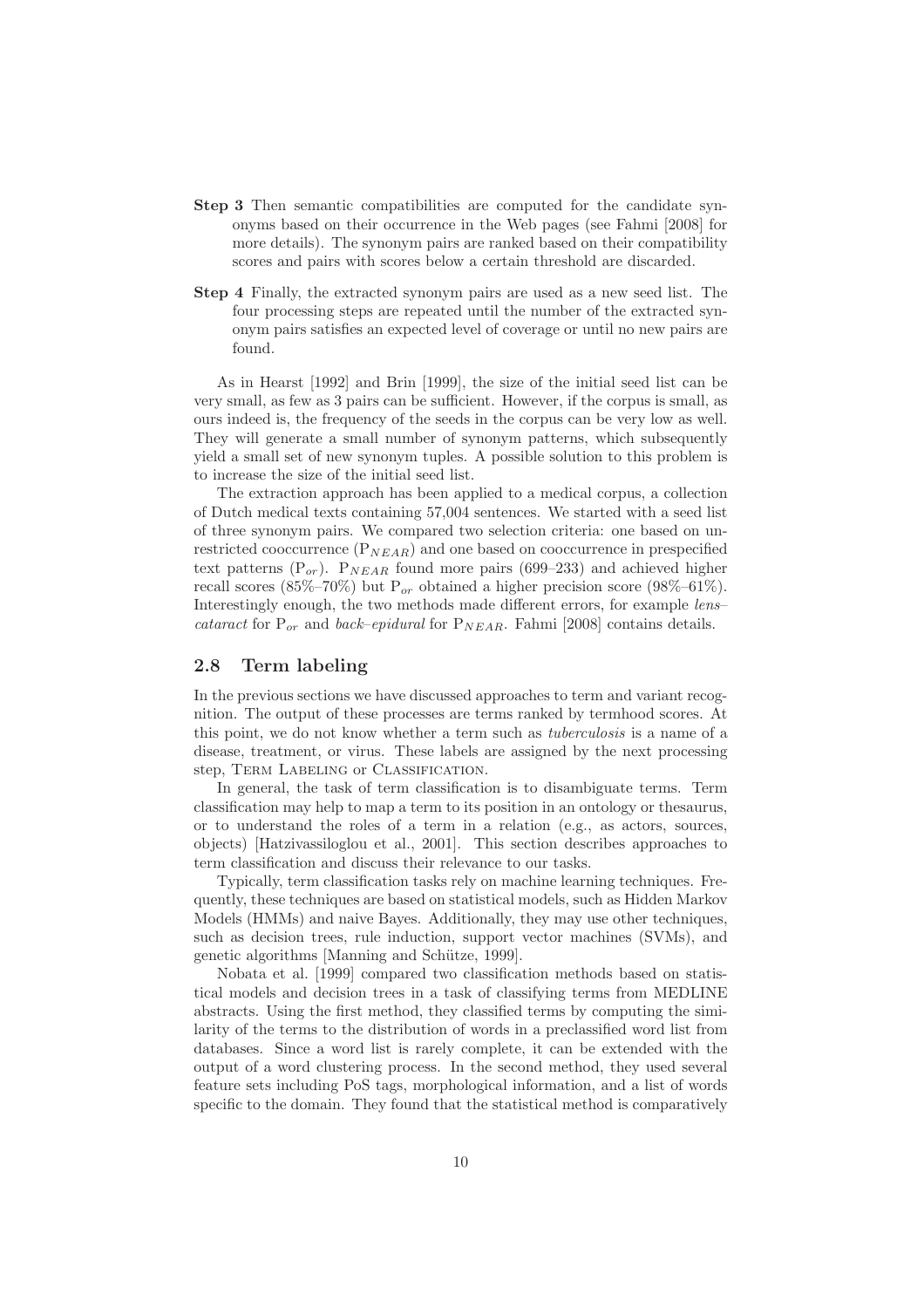| Data set       | training | testing |  |
|----------------|----------|---------|--|
| treats         | 4,251    | 15      |  |
| has symptom    | 3,782    | 11      |  |
| causes         | 3,136    | 21      |  |
| has definition | 3,496    | 11      |  |
| diagnoses      | 1,103    | 25      |  |
| occurs         | 942      | 28      |  |
| prevents       | 429      | 10      |  |
|                | 56,654   | 350     |  |

Table 1: The relation types and the numbers of sentences in the training and test set of the IMIX medical corpus in which they are instantiated. Sentences counted in the test set were positive examples among the 50 sentences randomly selected from the corpus.

better at classifying terms referring to DNA and RNA, while the decision tree method is better at classifying source [[of what??? –JN]] and protein.

We are inspired by Nobata et al. [1999] who used a set of preclassified words from databases to classify terms from text. For a medical domain, this idea is worth a try as since a large term database is available: UMLS. The UMLS Metathesaurus contains a large number of preclassified terms (2.10 million terms or 4.7 million term class labels). This counters data sparseness, a common problem found when using machine learning techniques. However, UMLS is not a kind of training dataset that can be used directly for such a learning algorithm. We hypothesize that with an appropriate method, the UMLS Metathesaurus can be used to classify unseen terms.

We evaluated the performance of the method in labeling the 2000 most frequent terms of the IMIX medical corpus with one of a set of eleven labels. The system achieved an accuracy of 73.3%. Suprisingly enough, labeling multiword terms was easier (78.2%) than labeling single word terms (72.6%). The approach resulted in different accuracies for the eleven labels. The highest accuracy was 80.4% for the label disease symptom while the lowest was 34.8% for disease feature.

## 3 Relation Extraction

This section deals with the use of dependency information to extract relations from text. We pursue an approach in which we automatically learn text patterns from sentences that contain related terms. On the basis of these patterns, we extract new relation information from non-classified sentences. This method is evaluated on two different corpora, namely the IMIX medical corpus and a medical subset of the Wikipedia pages.

#### 3.1 Resources

We use the IMIX medical corpus for learning relation patterns. The corpus consists of texts from a medical encyclopedia and a medical handbook and was described in Section 2.4. Human annotators identified and marked the terms and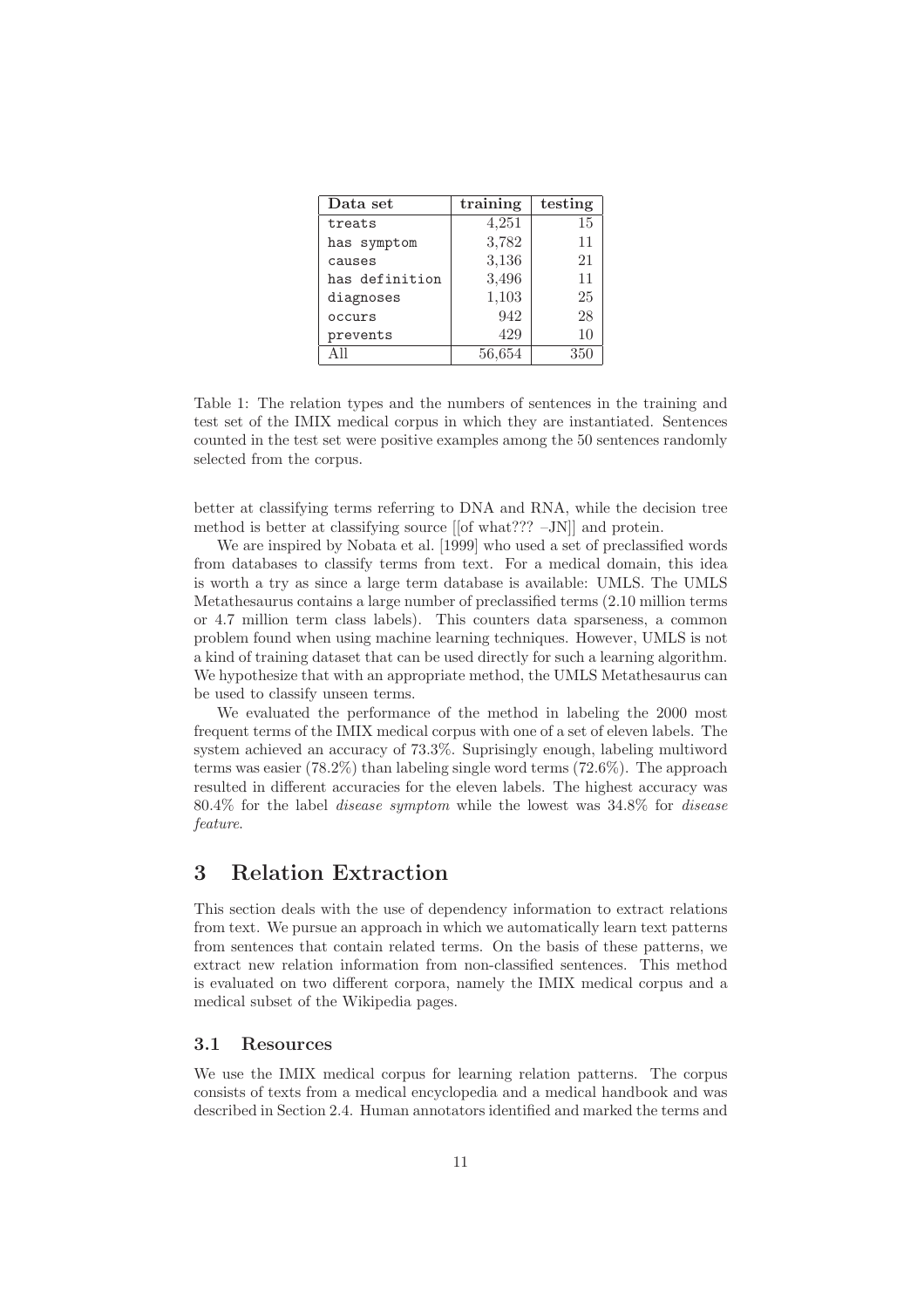the relations occurring in the texts. Fahmi [2008] presents the seven different relation types that are present in the 57,004 labeled sentences. As shown in Table 1, the number of occurrences of the different relations types varies. The relation type treats is the most frequent while prevents is the least frequent.

For each relation, we randomly selected 50 sentences as test set. For the purpose of the evaluation, we reannotated the test set: only sentences that contain two fully specified arguments of the relation are considered to be relevant instances of the relation. Note that, since relation labeling was done at text level, information of a single relation may be spread over more than one sentence. Because our preprocessing method operates on sentence level, we are only interested in sentences which contain complete relations.

For testing the performance of the relation patterns, we used the text of lemmas in the category Health Care from Dutch Wikipedia (105,088 sentences). We parsed this corpus using the Alpino parser [van Noord, 2006], which results in dependency parse trees. As this material was not annotated, evaluation of precision was performed by manually checking the output of the relation extraction system.

We used a subset of 3,142,578 terms from the UMLS for classifying relation's arguments. 5% of the terms were in Dutch while the other 95% were in English.

#### 3.2 Learning Relation Patterns

The first task in the relation extraction process is to find patterns that predict term relations in text. We learn these patterns from the annotated IMIX corpus in four steps:

- 1. First, we extract all annotated relation phrases from the texts, for example RSI stands for repetitive strain injury. Each phrase is divided in three parts: the two relation objects (RSI and repetitive strain injury) and the remainder of the phrase (stands for), which will be the candidate pattern.
- 2. Next, we use linguistic methods for identifying the main parts of the two relational objects  $((RSI \text{ and } injury)$  and use the term labeling process (Section 2.8) for assigning labels to both (disease and disease).
- 3. Then, we collect the parses of each of the candidate patterns and compute a weight for each of them based on how often they occur within a relation phrase and how often they do not.
- 4. Finally, the weights are combined with the available labeling information to produce weighted relation patterns of the format (type,  $label_1$ ,  $label_2$ ,  $label_3$ ), phrase, weight). An example of such a pattern is (definition, disease, disease, stand for, 0.80). This specifies that a phrase linking two diseases with *stand for* has an  $80\%$  chance to express the definition of the first disease.

#### 3.3 Extracting Relations

We use the patterns (type,  $label_1$ ,  $label_2$ ,  $phrase$ , weight) for extracting new pairs of concepts that are related by the relation of the same type. In order to achieve this, we look in the corpus for dependency structures that contain the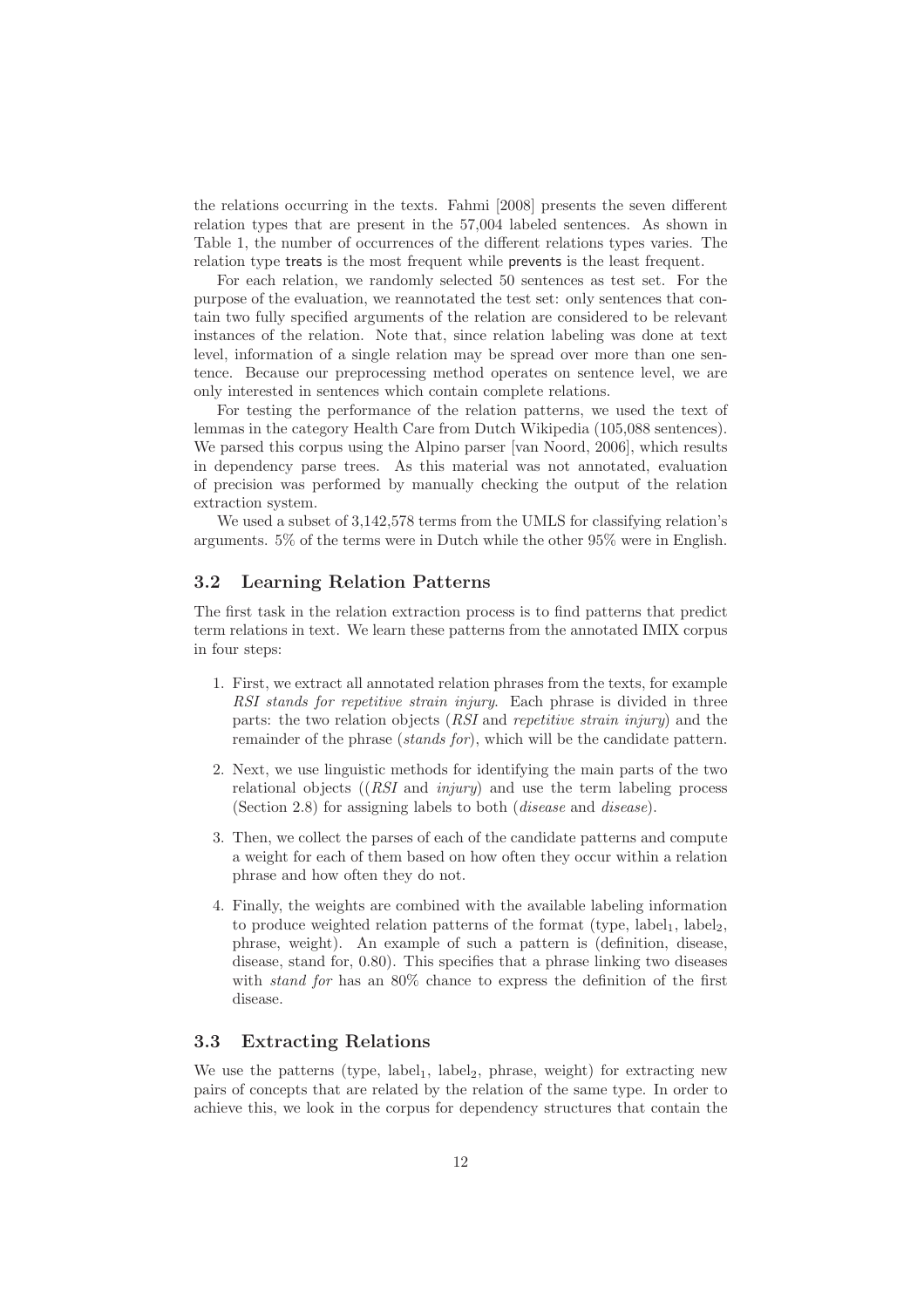phrases specified in the pattern as well as terms that can be labeled with  $\text{label}_1$ and label<sub>2</sub>.

Ideally, the semantic types of both arguments of the retrieved dependency patterns match with both semantic types label<sub>1</sub> and label<sub>2</sub>. However, while inspecting the data, we found some relevant triples that match neither or only one of the two semantic types. Therefore, we have relaxed the selection criterion and identified three different groups of relation supporting information:

- Level 1: full match: the dependency structure matches the relation type and both labels
- Level 2: single label match: the dependency structure matches the relation type and only one of the two labels
- Level 3: relation-only match: the dependency structure matches only the relation type and none of the two labels

This approach serves two goals. First, we hope to increase the recall of the approach by relaxing the selection criterion. Second, we are interested in finding out how well each of the three schemes performs, especially in comparison with the other two schemes.

### 3.4 Evaluation

We evaluate our method using two resources described in section 3.1, namely the IMIX medical corpus (imix) containing 57,004 sentences, and a medical subset of the Wikipedia (wikipedia) containing 105,088 sentences. The task is to learn and to extract relations for the medical relation types in Table 1.

We distinguish two phases in this process. In the learning phase, we derive the parameters (weights) of the extraction process from the annotated IMIX corpus. In the extraction phase, we derive new pairs of related concepts from the WIKIPEDIA corpus.

In the learning phase, we learn relation patterns from labeled sentences. We generate a relation model containing relation patterns and the corresponding scores. The imix corpus contains 3,136 training sentences. From them, we derive 3,803 relation patterns. An example of such a pattern is *disease be caused* by disease. The patterns do not occur frequently in the corpus. The example pattern is the most frequent one with 23 occurrences. There are only 23 patterns which occur six or more times.

We used two corpora to evaluate the performance of the extracted relation patterns. For each of the seven relations causes, has definition, occurs, treats, has symptom, prevents and diagnoses, and for each of the three extraction levels, we randomly selected twenty dependency structures and manually evaluated their accuracy. The results can be found in Table 2. Extraction at level 1 (91% on average) proved to be much more accurate than at the other two levels (60% and 41%). However, most correct pairs were found at level 2  $(60\% *14,982 = 8,989)$ , so including this selection criterion will boost the recall score.

An example of a correct pair proposed by level 1 is sepsis is caused by an infection. An incorrect pair found by level 3 is fire is caused by a spark. This example shows a frequent error in the output at level 3: the two concepts are related but they do not fit in the target medical domain.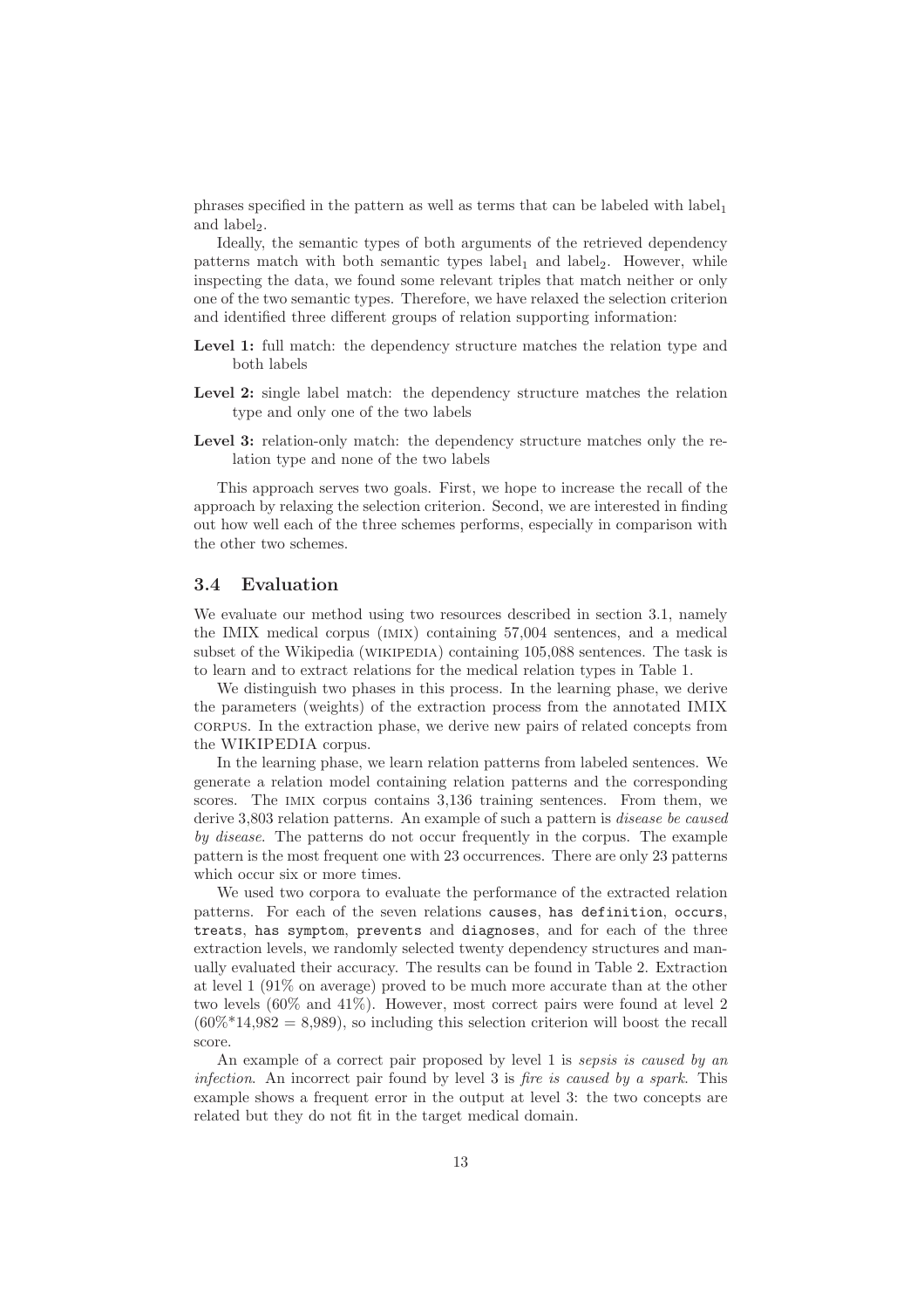|                | dependency structures |          |       | accuracies |          |        |
|----------------|-----------------------|----------|-------|------------|----------|--------|
| Relation type  | L1                    | $\rm L2$ | L3    | L1         | $\rm L2$ | L3     |
| causes         | 942                   | 1,625    | 647   | 95%        | 90%      | 75%    |
| has definition | 4,102                 | 6,118    | 657   | 95%        | 65%      | $30\%$ |
| occurs         | 548                   | 2.219    | 1,238 | 90%        | 80%      | 50%    |
| treats         | 300                   | 1,826    | 1,026 | 85%        | 60\%     | 45%    |
| has symptom    | 1.220                 | 2,668    | 850   | 80\%       | $30\%$   | $0\%$  |
| prevents       | 24                    | 171      | 470   | 75\%       | 50%      | 50%    |
| diagnoses      | 34                    | 265      | 231   | 60\%       | 60\%     | 35%    |
| All            | 7.170                 | 14.892   | 5,119 | 91%        | 60%      | 41%    |

Table 2: Number of matching dependency structures and their estimated accuracies (random selection of 20) per relation with 2, 1 or 0 matching concept labels.

## 4 Conclusions and Future Prospects

We have illustrated CL applications on text aimed at ontology extraction, examining both automatic term recognition and relation extraction. Both applications are useful for researchers that need to detect the content in large text reserves.

We have deliberately focused on information extraction (IE) in this snapshot of CL work on texts and how it might contribute to the history of science. We should add that there is other CL work which might also be interesting, e.g., work classifying the sorts of literature references used in scientific papers, confirming, contradicting, distancing, etc. [Lenhert et al., 1990]. As a further example of CL work with potential spinoffs for history and, in particular, History of Science, we mention the substantial body of work on automatic summarization of texts [Mihalcea and Ceylan, 2007, and references there]. There is no room to present this work in detail here, but, in addition to needing to identify content, summarization work is concerned with identifying those focused sections of texts in which novel contributions are identified succinctly.

But the work on information extraction is more likely to be interesting both because there is a more substantial community of researchers involved, and also because it provides a more direct reflection of the content of scientific papers. Zhang et al. [2007] uses CL techniques on a body of texts on American history to populate an ontology of historical events. It is a modest first step, but it suggests that the collaboration between CL and History is promising.

## References

- S. Ananiadou. A methodology for automatic term recognition. In Proceedings of the 15th conference on Computational linguistics, pages 1034–1038, Morristown, NJ, USA, 1994. Association for Computational Linguistics.
- D. Bourigault. Surface grammatical analysis for the extraction of terminological noun phrases. In Proceedings of the 14th conference on Computational linguistics, pages 977–981, Morristown, NJ, USA, 1992. Association for Computational Linguistics.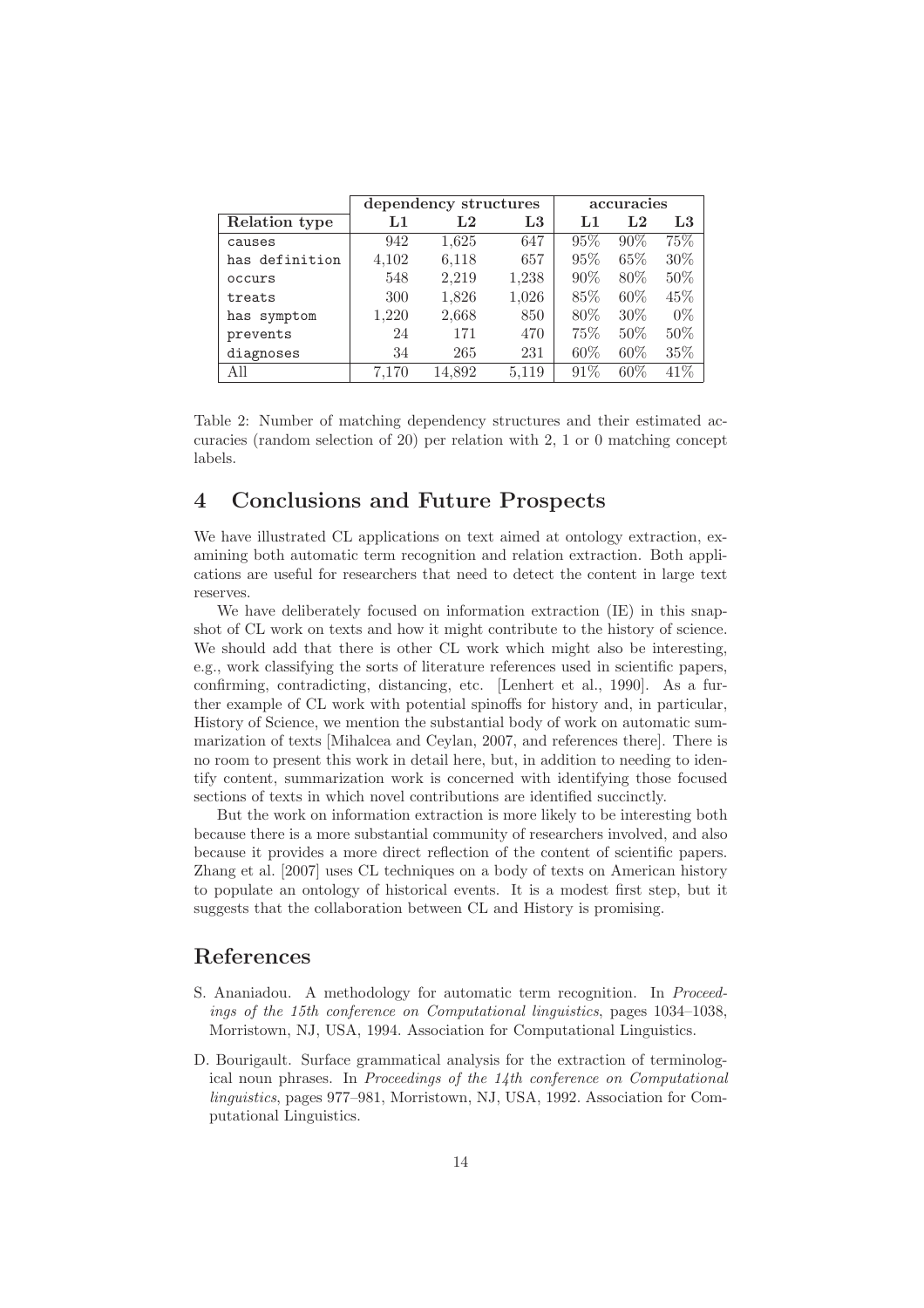- S. Brin. Extracting patterns and relations from the world wide web. In WebDB '98: Selected papers from the International Workshop on The World Wide Web and Databases, pages 172–183, London, UK, 1999. Springer-Verlag. ISBN 3-540-65890-4.
- C. Cardie and J. Wilkerson. Guest editors' introduction. Journal of Information Technology and Politics, 5(1):1–6, 2008. Special Issue on "Text Annotation for Political Science Research".
- I. Dagan and K. W. Church. Termight: Identifying and translating technical terminology. In ANLP, pages 34–40, 1994.
- B. Daille. Conceptual structuring through term variation. In In Workshop on Multiword Expressions. Analysis, Acquisition and Treatment. Proceedings of the ACL'03, 2003.
- B. Daille, E. Gaussier, and J.-M. Langé. Towards automatic extraction of monolingual and bilingual terminology. In Proceedings of the 15th conference on Computational linguistics, pages 515–521, Morristown, NJ, USA, 1994. Association for Computational Linguistics.
- L. Dibattista. Jean Martin Charcot e la lingua della neurologia. Editore Cacucci, Bari, 2003.
- I. Fahmi. Automatic Term and Relation Extraction for Medical Question Answering System. PhD thesis, University of Groningen, October 2008.
- K. T. Frantzi, S. Ananiadou, and J. Tsujii. The c-value/nc-value method of automatic recognition for multi-word terms. In Second European Conference on Research and Advanced Technology for Digital Libraries, pages 585–604, 1998.
- D. Giampiccolo, A. Peñas, C. Ayache, D. Cristea, P. Forner, V. Jijkoun, P. Osenova, P. Rocha, B. Sacaleanu, and R. Sutcliffe. Overview of the clef 2007 multilingual question answering track. In Working Notes for the CLEF 2007 Workshop. Budapest, Hungary, 2007.
- V. Hatzivassiloglou, P. A. Dubou'e, and A. Rzhetsky. Disambiguating proteins, genes, and rna in text: a machine learning approach. In ISMB (Supplement of Bioinformatics), pages 97–106, 2001.
- M. A. Hearst. Automatic acquisition of hyponyms from large text corpora. In Proc. of the 14th COLING, pages 539-545, Nantes, France, 1992.
- G. Hirst and O. Feiguina. Bigrams of syntactic labels for authorship discrimination of short texts. Literary and Linguistic Computing, 22(4):405–419, 2007.
- C. Jacquemin. Spotting and Discovering Terms through Natural Language Processing. MIT Press, 2001.
- C. Jacquemin, J. L. Klavans, and E. Tzoukermann. Expansion of multi-word terms for indexing and retrieval using morphology and syntax. In P. R. Cohen and W. Wahlster, editors, Proceedings of the Thirty-Fifth Annual Meeting of